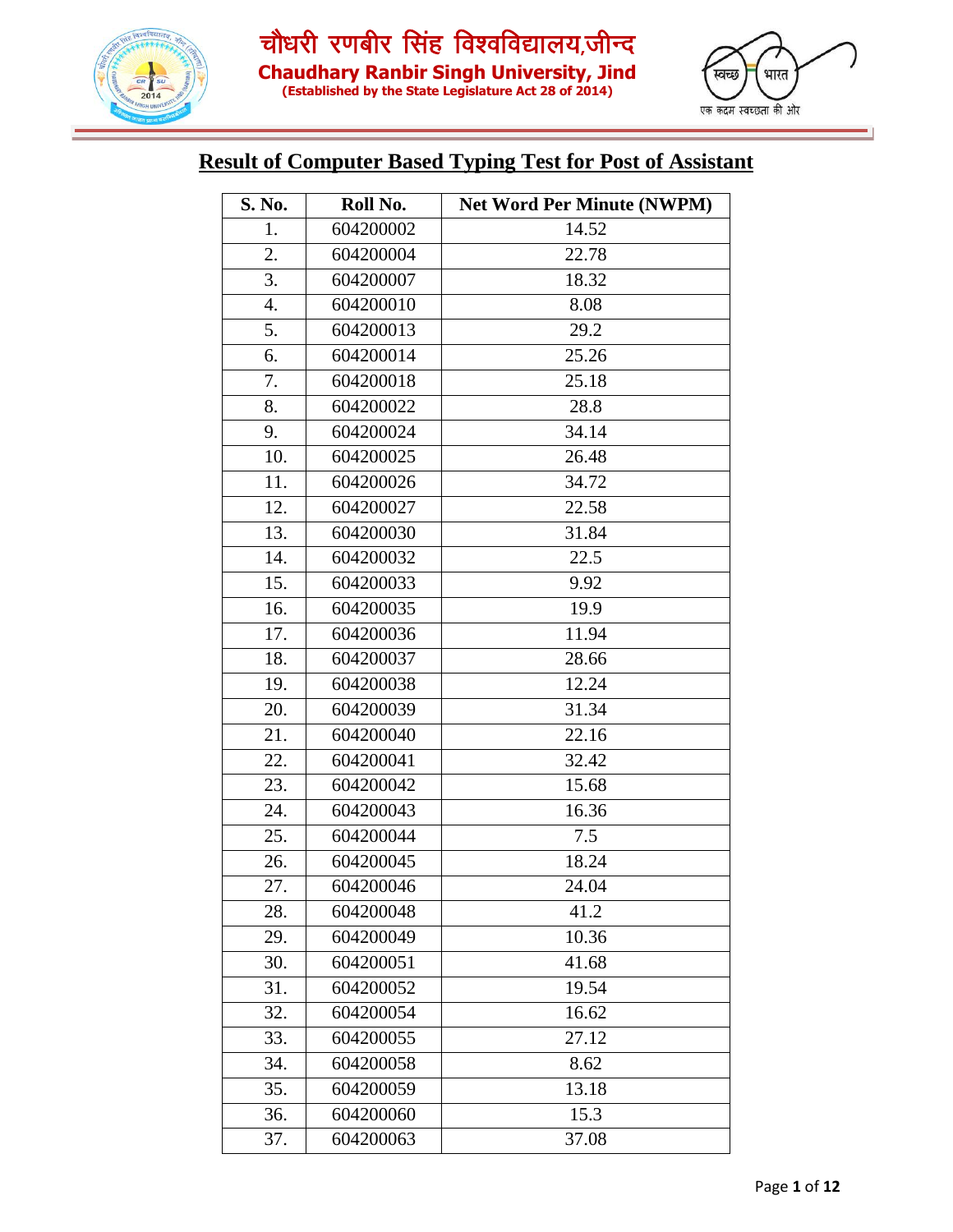

**Chaudhary Ranbir Singh University, Jind**



| S. No. | Roll No.  | <b>Net Word Per Minute (NWPM)</b> |
|--------|-----------|-----------------------------------|
| 38.    | 604200064 | 36.84                             |
| 39.    | 604200066 | 39.52                             |
| 40.    | 604200067 | 47.78                             |
| 41.    | 604200069 | 16.32                             |
| 42.    | 604200070 | 34.74                             |
| 43.    | 604200072 | 6.58                              |
| 44.    | 604200073 | 33.3                              |
| 45.    | 604200076 | 20.88                             |
| 46.    | 604200077 | 28.14                             |
| 47.    | 604200079 | 30.66                             |
| 48.    | 604200080 | 23.52                             |
| 49.    | 604200081 | 30.72                             |
| 50.    | 604200083 | 25.48                             |
| 51.    | 604200085 | 13.08                             |
| 52.    | 604200087 | 26.18                             |
| 53.    | 604200088 | 20.72                             |
| 54.    | 604200092 | 24.66                             |
| 55.    | 604200094 | 12.58                             |
| 56.    | 604200100 | 35.1                              |
| 57.    | 604200102 | 23.84                             |
| 58.    | 604200103 | 30.42                             |
| 59.    | 604200107 | 34.3                              |
| 60.    | 604200113 | 25.36                             |
| 61.    | 604200114 | 9.2                               |
| 62.    | 604200115 | 37.2                              |
| 63.    | 604200118 | 9.82                              |
| 64.    | 604200119 | 45.48                             |
| 65.    | 604200125 | 23.54                             |
| 66.    | 604200128 | 27.12                             |
| 67.    | 604200129 | 8.06                              |
| 68.    | 604200136 | 8.84                              |
| 69.    | 604200137 | 14                                |
| 70.    | 604200142 | 27.96                             |
| 71.    | 604200145 | 25.86                             |
| 72.    | 604200147 | 11.5                              |
| 73.    | 604200149 | 41.26                             |
| 74.    | 604200150 | 24.82                             |
| 75.    | 604200151 | 40.4                              |
| 76.    | 604200154 | 11.3                              |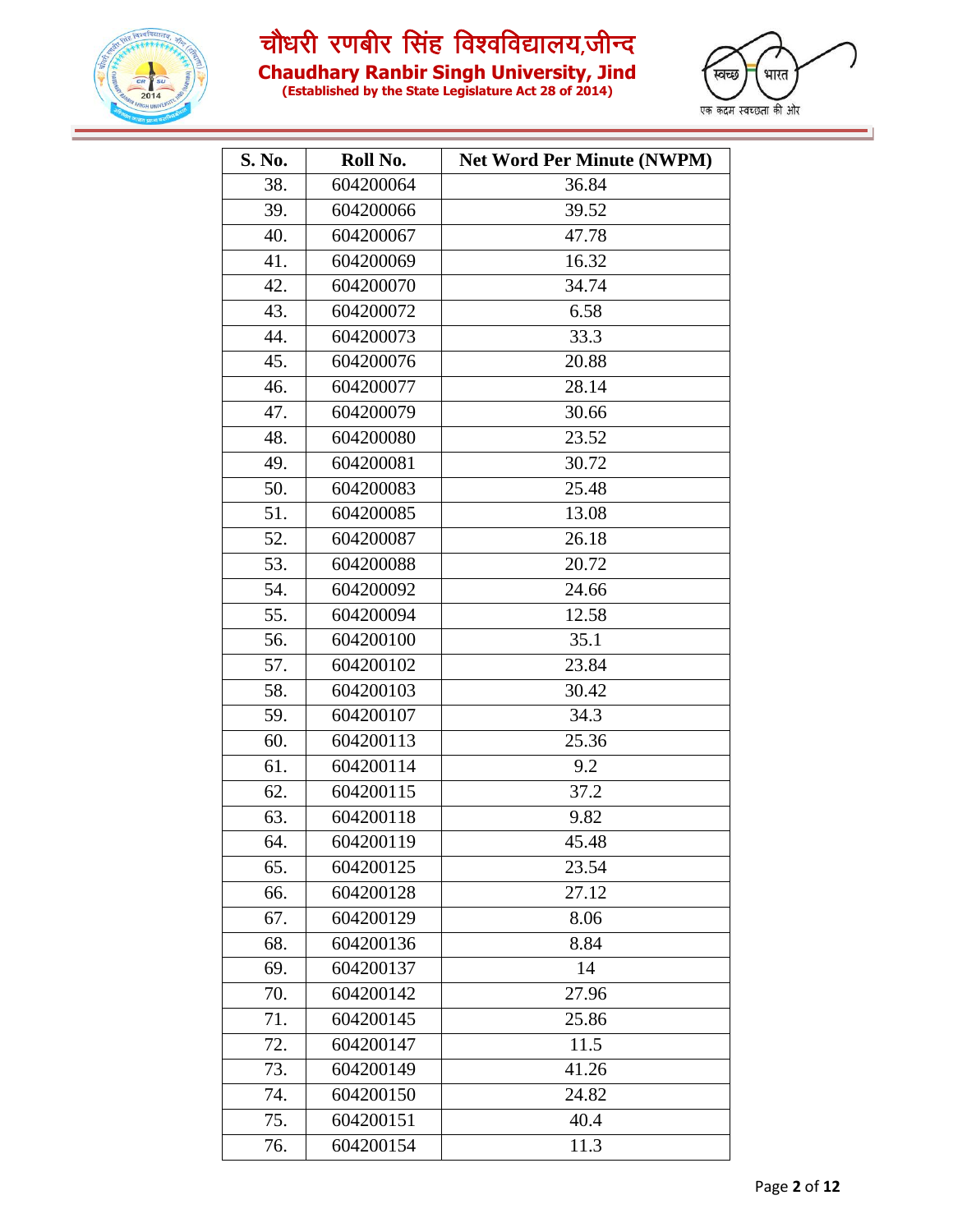

**Chaudhary Ranbir Singh University, Jind**



| S. No. | Roll No.  | <b>Net Word Per Minute (NWPM)</b> |
|--------|-----------|-----------------------------------|
| 77.    | 604200156 | 7.2                               |
| 78.    | 604200157 | 22.8                              |
| 79.    | 604200158 | 26.18                             |
| 80.    | 604200159 | 31.22                             |
| 81.    | 604200160 | 26.08                             |
| 82.    | 604200161 | 27.84                             |
| 83.    | 604200163 | 38.24                             |
| 84.    | 604200166 | 24.74                             |
| 85.    | 604200168 | 44.5                              |
| 86.    | 604200170 | 7.34                              |
| 87.    | 604200172 | 31.46                             |
| 88.    | 604200173 | 24.64                             |
| 89.    | 604200175 | 27                                |
| 90.    | 604200176 | 29.4                              |
| 91.    | 604200178 | 18.38                             |
| 92.    | 604200182 | 21.24                             |
| 93.    | 604200183 | 18.6                              |
| 94.    | 604200185 | 43.5                              |
| 95.    | 604200186 | 31.28                             |
| 96.    | 604200190 | 23.2                              |
| 97.    | 604200191 | 27.8                              |
| 98.    | 604200193 | 17.3                              |
| 99.    | 604200196 | 13.56                             |
| 100.   | 604200197 | 26.78                             |
| 101.   | 604200199 | 22.12                             |
| 102.   | 604200200 | 43.48                             |
| 103.   | 604200201 | 22.78                             |
| 104.   | 604200207 | 4.88                              |
| 105.   | 604200208 | 21.06                             |
| 106.   | 604200211 | 24.54                             |
| 107.   | 604200213 | 39.56                             |
| 108.   | 604200214 | 6.4                               |
| 109.   | 604200219 | 16.84                             |
| 110.   | 604200226 | 36.34                             |
| 111.   | 604200227 | 45.48                             |
| 112.   | 604200228 | 3.14                              |
| 113.   | 604200231 | 24.44                             |
| 114.   | 604200232 | 39.96                             |
| 115.   | 604200238 | 20.78                             |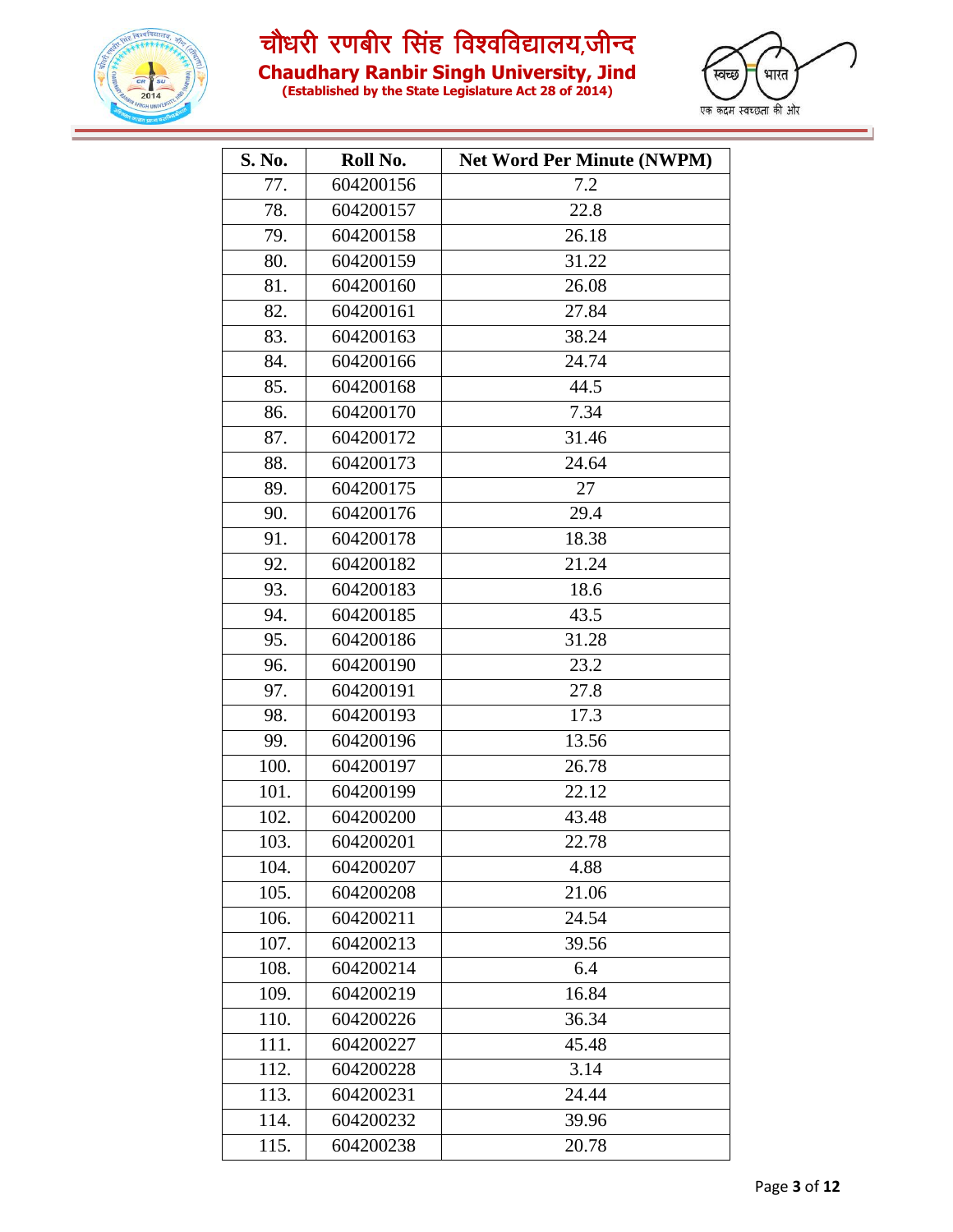



| S. No. | Roll No.  | <b>Net Word Per Minute (NWPM)</b> |
|--------|-----------|-----------------------------------|
| 116.   | 604200239 | 27.24                             |
| 117.   | 604200240 | 30.94                             |
| 118.   | 604200241 | 21.6                              |
| 119.   | 604200243 | 15.44                             |
| 120.   | 604200244 | 23.48                             |
| 121.   | 604200246 | 8.52                              |
| 122.   | 604200247 | 24.04                             |
| 123.   | 604200248 | 6.96                              |
| 124.   | 604200249 | 24.22                             |
| 125.   | 604200251 | 31.16                             |
| 126.   | 604200253 | 16.66                             |
| 127.   | 604200254 | 26.92                             |
| 128.   | 604200255 | 22.22                             |
| 129.   | 604200264 | 13                                |
| 130.   | 604200266 | 33.02                             |
| 131.   | 604200268 | 27.06                             |
| 132.   | 604200270 | 26.88                             |
| 133.   | 604200271 | 35.76                             |
| 134.   | 604200273 | 17.58                             |
| 135.   | 604200278 | 18.96                             |
| 136.   | 604200280 | 26.18                             |
| 137.   | 604200282 | 16.02                             |
| 138.   | 604200283 | 22.5                              |
| 139.   | 604200286 | 29.62                             |
| 140.   | 604200287 | 40.98                             |
| 141.   | 604200288 | 32.32                             |
| 142.   | 604200289 | 26.22                             |
| 143.   | 604200291 | 31.14                             |
| 144.   | 604200292 | 13.76                             |
| 145.   | 604200293 | 5.8                               |
| 146.   | 604200296 | 37.2                              |
| 147.   | 604200298 | 15.46                             |
| 148.   | 604200300 | 15.1                              |
| 149.   | 604200301 | 12.04                             |
| 150.   | 604200302 | 16.04                             |
| 151.   | 604200303 | 16.8                              |
| 152.   | 604200304 | 32.52                             |
| 153.   | 604200305 | 26.06                             |
| 154.   | 604200306 | 32.74                             |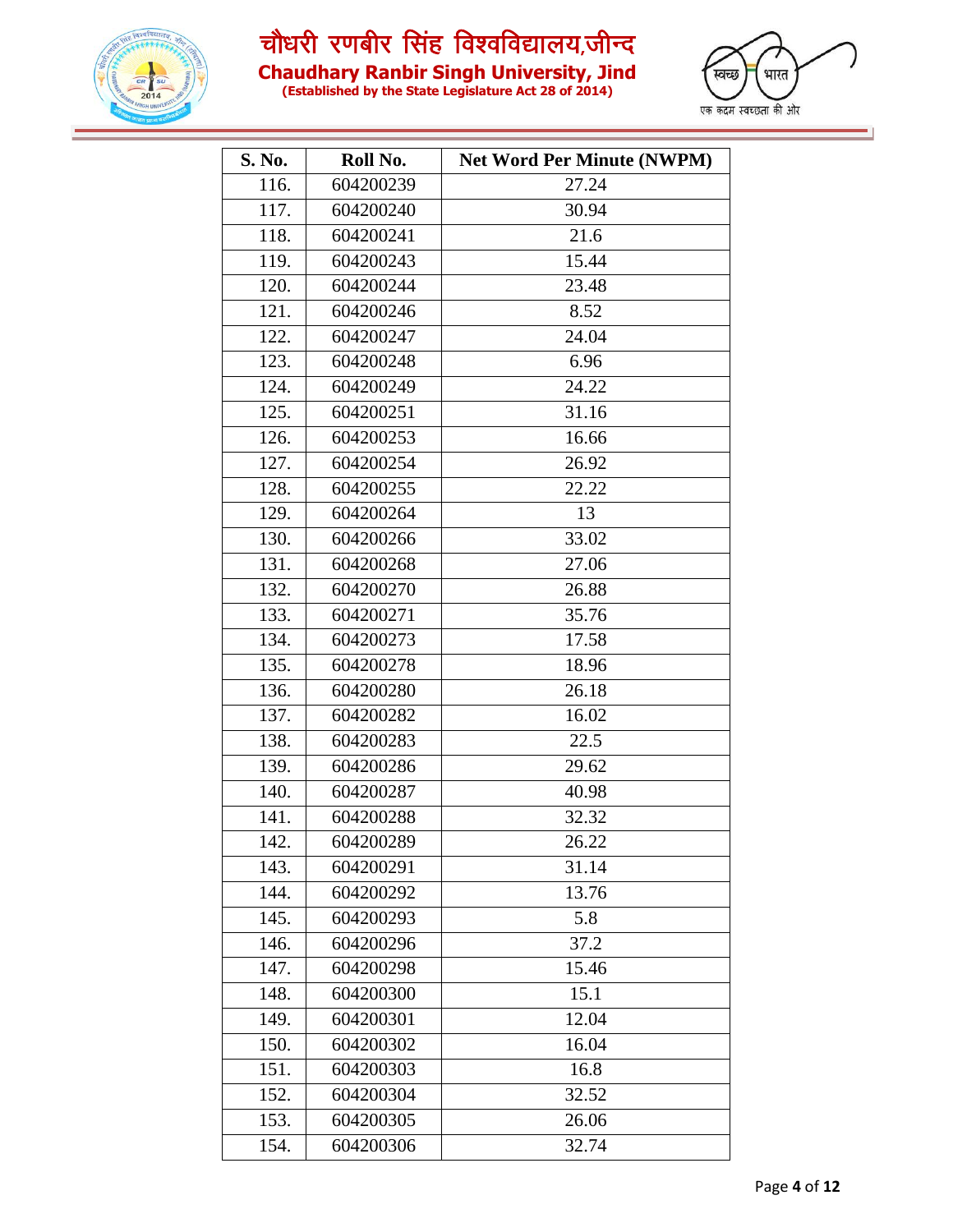



| S. No. | Roll No.  | <b>Net Word Per Minute (NWPM)</b> |
|--------|-----------|-----------------------------------|
| 155.   | 604200309 | 25.94                             |
| 156.   | 604200311 | 28.3                              |
| 157.   | 604200312 | 10.54                             |
| 158.   | 604200315 | 16.04                             |
| 159.   | 604200316 | 23.44                             |
| 160.   | 604200317 | 16.26                             |
| 161.   | 604200323 | 37                                |
| 162.   | 604200326 | 20.08                             |
| 163.   | 604200327 | 29.08                             |
| 164.   | 604200331 | 39.02                             |
| 165.   | 604200332 | 39.28                             |
| 166.   | 604200333 | 39.76                             |
| 167.   | 604200335 | 18.46                             |
| 168.   | 604200337 | 7.06                              |
| 169.   | 604200339 | 35.62                             |
| 170.   | 604200340 | 31.32                             |
| 171.   | 604200341 | 27.16                             |
| 172.   | 604200346 | 14.3                              |
| 173.   | 604200352 | 20.74                             |
| 174.   | 604200356 | 17.3                              |
| 175.   | 604200357 | 21.32                             |
| 176.   | 604200361 | 35.72                             |
| 177.   | 604200362 | 12.16                             |
| 178.   | 604200365 | 15.8                              |
| 179.   | 604200368 | 25.26                             |
| 180.   | 604200369 | 30.64                             |
| 181.   | 604200370 | 24.86                             |
| 182.   | 604200371 | 4.1                               |
| 183.   | 604200373 | 15.22                             |
| 184.   | 604200374 | 26.9                              |
| 185.   | 604200379 | 39.16                             |
| 186.   | 604200380 | 42.6                              |
| 187.   | 604200382 | 23.66                             |
| 188.   | 604200387 | 10.88                             |
| 189.   | 604200388 | 23.68                             |
| 190.   | 604200389 | 14.78                             |
| 191.   | 604200391 | 27.32                             |
| 192.   | 604200393 | 27.72                             |
| 193.   | 604200397 | 22.14                             |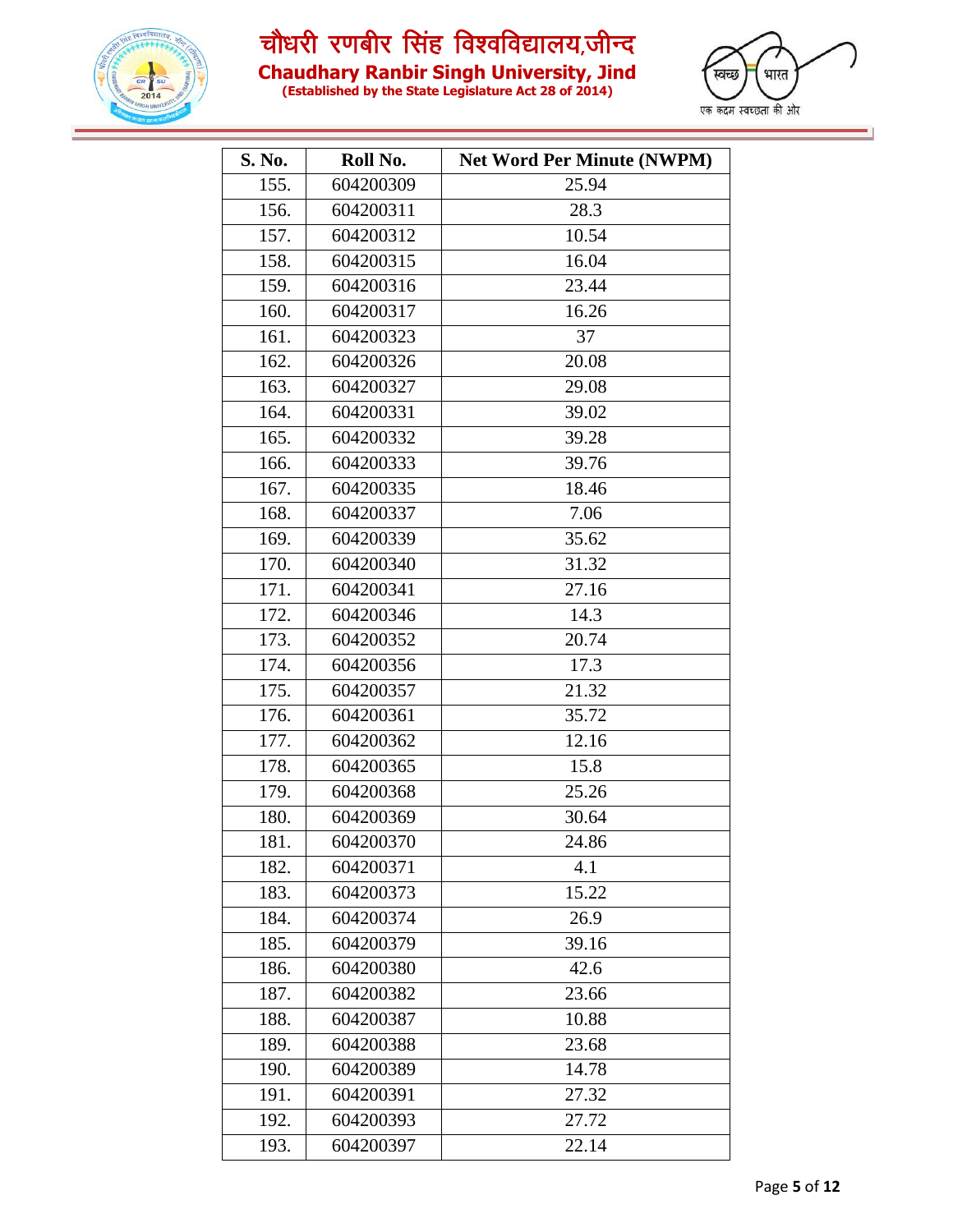



| S. No. | Roll No.  | <b>Net Word Per Minute (NWPM)</b> |
|--------|-----------|-----------------------------------|
| 194.   | 604200402 | 25.64                             |
| 195.   | 604200403 | 19.78                             |
| 196.   | 604200405 | 21.2                              |
| 197.   | 604200408 | 30.82                             |
| 198.   | 604200410 | 47.28                             |
| 199.   | 604200416 | 32.16                             |
| 200.   | 604200417 | 31.8                              |
| 201.   | 604200418 | 23.9                              |
| 202.   | 604200419 | 33.92                             |
| 203.   | 604200421 | 14.78                             |
| 204.   | 604200423 | 46.02                             |
| 205.   | 604200425 | 39.06                             |
| 206.   | 604200426 | 27.58                             |
| 207.   | 604200427 | 33.5                              |
| 208.   | 604200428 | 27.9                              |
| 209.   | 604200429 | 6.8                               |
| 210.   | 604200431 | 17.44                             |
| 211.   | 604200433 | 28.6                              |
| 212.   | 604200436 | 32.5                              |
| 213.   | 604200439 | 33.76                             |
| 214.   | 604200440 | 43.06                             |
| 215.   | 604200441 | 22.18                             |
| 216.   | 604200442 | 27.32                             |
| 217.   | 604200443 | 36.76                             |
| 218.   | 604200446 | 30.96                             |
| 219.   | 604200447 | 20.5                              |
| 220.   | 604200448 | 11.66                             |
| 221.   | 604200449 | 31.28                             |
| 222.   | 604200455 | 33.3                              |
| 223.   | 604200456 | 4.44                              |
| 224.   | 604200457 | 5.52                              |
| 225.   | 604200458 | 23.72                             |
| 226.   | 604200461 | 5.16                              |
| 227.   | 604200463 | 23.84                             |
| 228.   | 604200466 | 34.14                             |
| 229.   | 604200468 | 17.22                             |
| 230.   | 604200472 | 22.86                             |
| 231.   | 604200473 | 43.88                             |
| 232.   | 604200478 | 12.84                             |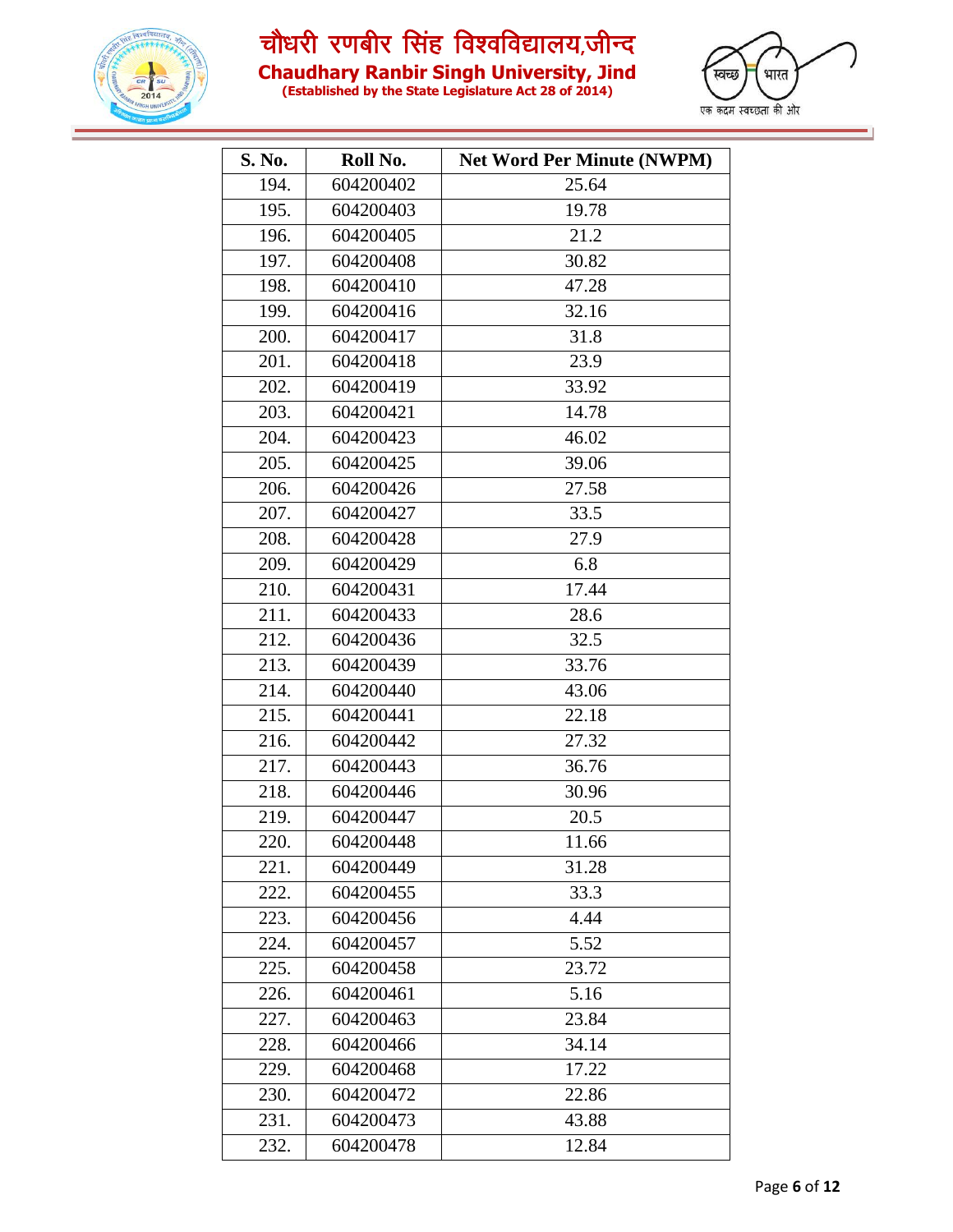



| S. No. | Roll No.  | <b>Net Word Per Minute (NWPM)</b> |
|--------|-----------|-----------------------------------|
| 233.   | 604200480 | 11.46                             |
| 234.   | 604200482 | 40.06                             |
| 235.   | 604200484 | 33.8                              |
| 236.   | 604200490 | 31.14                             |
| 237.   | 604200497 | 25.44                             |
| 238.   | 604200498 | 7.4                               |
| 239.   | 604200503 | 34.22                             |
| 240.   | 604200505 | 28.62                             |
| 241.   | 604200506 | 16.66                             |
| 242.   | 604200509 | 9.14                              |
| 243.   | 604200510 | 35.16                             |
| 244.   | 604200511 | 25.14                             |
| 245.   | 604200513 | 26.96                             |
| 246.   | 604200514 | 24                                |
| 247.   | 604200515 | 8.08                              |
| 248.   | 604200517 | 32.74                             |
| 249.   | 604200518 | 25                                |
| 250.   | 604200519 | 26.08                             |
| 251.   | 604200521 | 21.8                              |
| 252.   | 604200524 | 34.12                             |
| 253.   | 604200525 | 27.12                             |
| 254.   | 604200526 | 23.5                              |
| 255.   | 604200527 | 30.46                             |
| 256.   | 604200530 | 46.12                             |
| 257.   | 604200532 | 37.7                              |
| 258.   | 604200533 | 28.9                              |
| 259.   | 604200536 | 14.32                             |
| 260.   | 604200537 | 18.38                             |
| 261.   | 604200539 | 34.86                             |
| 262.   | 604200540 | 33                                |
| 263.   | 604200541 | 15.48                             |
| 264.   | 604200543 | 17.28                             |
| 265.   | 604200547 | 42.24                             |
| 266.   | 604200549 | 20.14                             |
| 267.   | 604200550 | 23.74                             |
| 268.   | 604200551 | 18.88                             |
| 269.   | 604200555 | 7.44                              |
| 270.   | 604200559 | 24.52                             |
| 271.   | 604200560 | 29.34                             |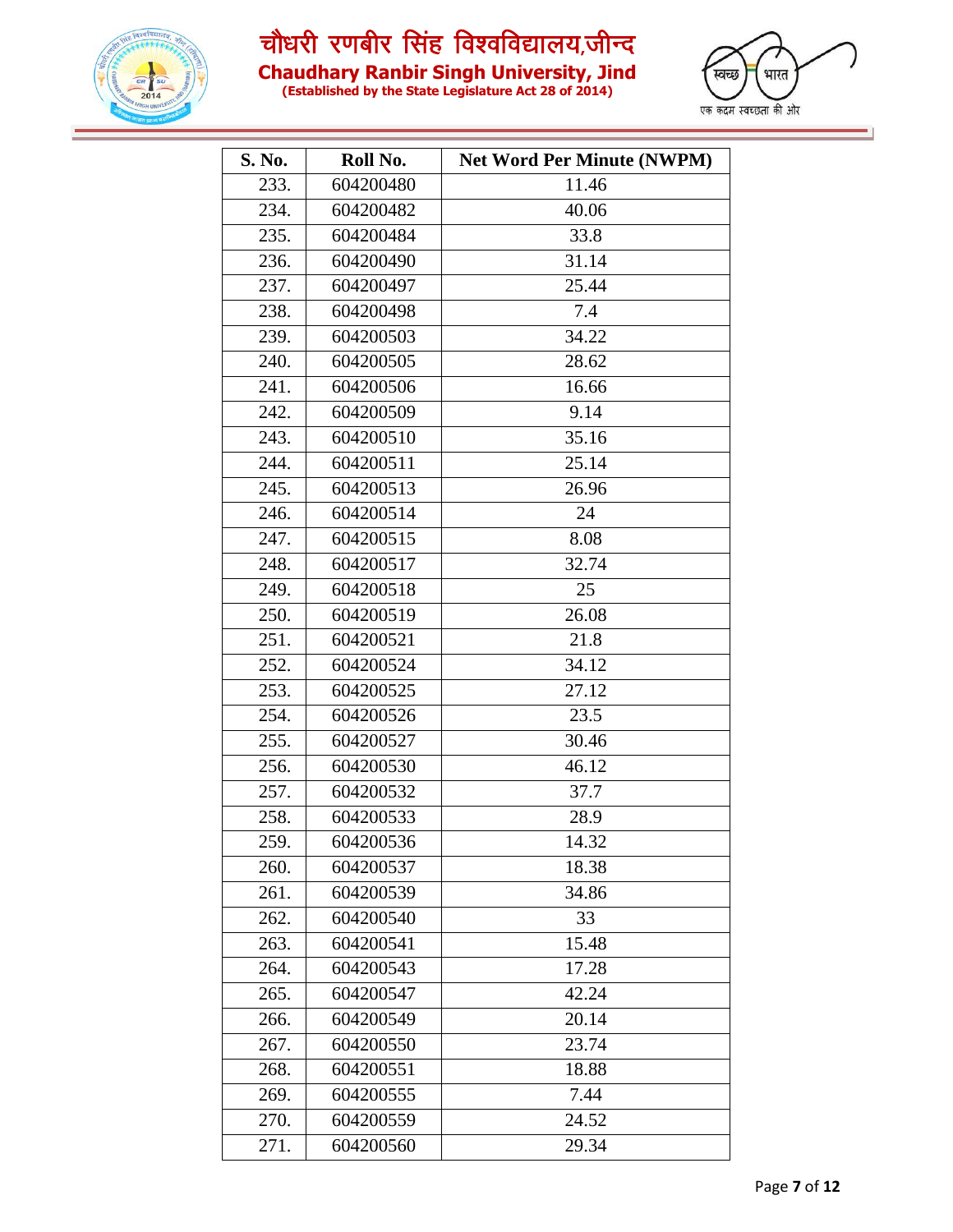

**Chaudhary Ranbir Singh University, Jind**



| S. No. | Roll No.  | <b>Net Word Per Minute (NWPM)</b> |
|--------|-----------|-----------------------------------|
| 272.   | 604200561 | 9.94                              |
| 273.   | 604200562 | 24.88                             |
| 274.   | 604200563 | 19.22                             |
| 275.   | 604200566 | 12.26                             |
| 276.   | 604200569 | 34.06                             |
| 277.   | 604200571 | 28.2                              |
| 278.   | 604200573 | 24.02                             |
| 279.   | 604200574 | 12.8                              |
| 280.   | 604200576 | 21.92                             |
| 281.   | 604200577 | 13.98                             |
| 282.   | 604200581 | 32.24                             |
| 283.   | 604200583 | 10.44                             |
| 284.   | 604200584 | 15.38                             |
| 285.   | 604200588 | 15.8                              |
| 286.   | 604200590 | 14.56                             |
| 287.   | 604200591 | 18.2                              |
| 288.   | 604200592 | 34.44                             |
| 289.   | 604200594 | 25.58                             |
| 290.   | 604200596 | 32.74                             |
| 291.   | 604200599 | 14.5                              |
| 292.   | 604200601 | 28.66                             |
| 293.   | 604200606 | 10.74                             |
| 294.   | 604200607 | 35.98                             |
| 295.   | 604200609 | 35.12                             |
| 296.   | 604200610 | 12.94                             |
| 297.   | 604200611 | 37.74                             |
| 298.   | 604200612 | 30.44                             |
| 299.   | 604200614 | 30.12                             |
| 300.   | 604200615 | 25.44                             |
| 301.   | 604200616 | 8.54                              |
| 302.   | 604200619 | 17.8                              |
| 303.   | 604200624 | 25.24                             |
| 304.   | 604200625 | 5.88                              |
| 305.   | 604200626 | 35.44                             |
| 306.   | 604200627 | 35.98                             |
| 307.   | 604200628 | 21.26                             |
| 308.   | 604200629 | 28.96                             |
| 309.   | 604200630 | 22.62                             |
| 310.   | 604200631 | 23.36                             |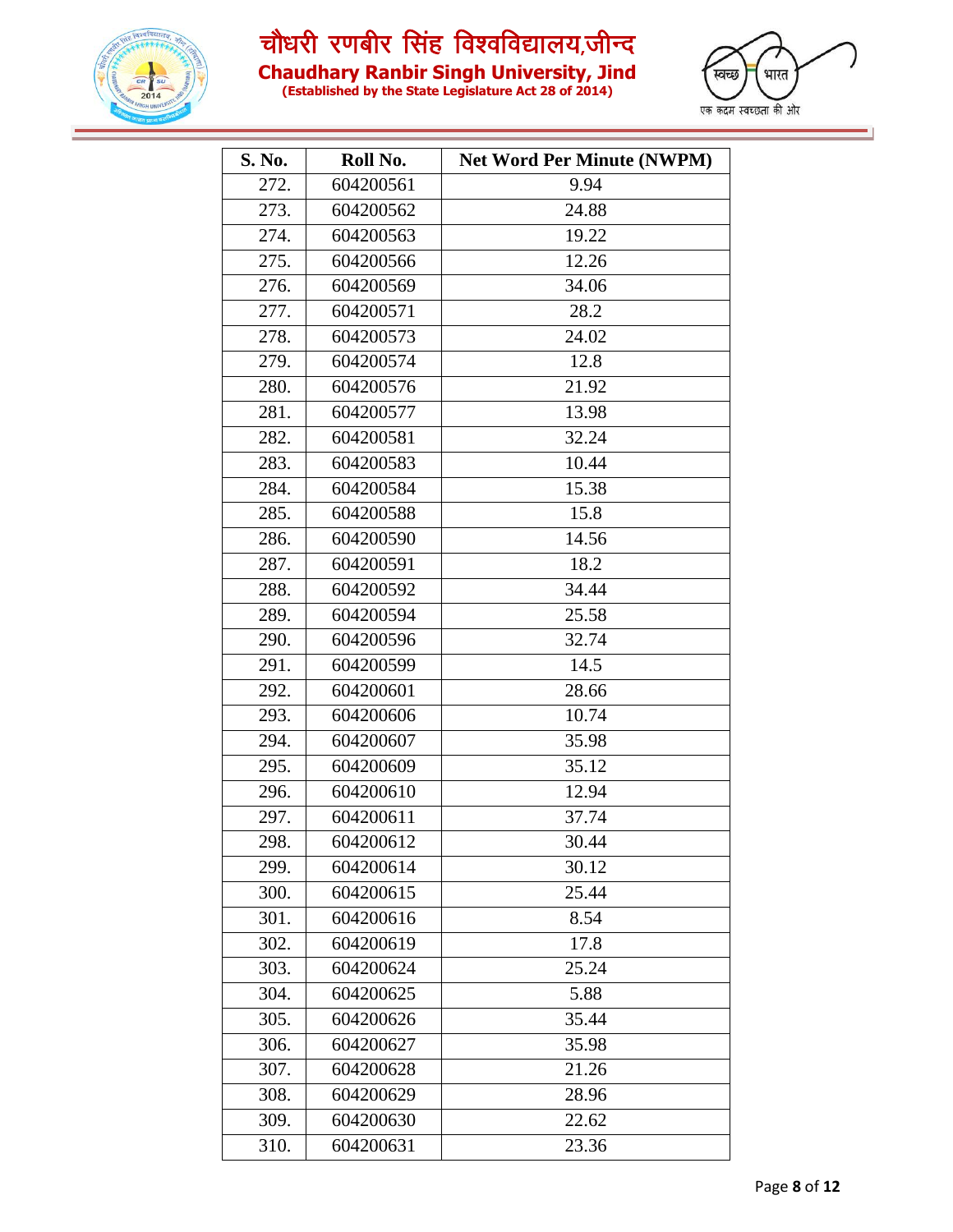

**Chaudhary Ranbir Singh University, Jind**



| S. No. | Roll No.  | <b>Net Word Per Minute (NWPM)</b> |
|--------|-----------|-----------------------------------|
| 311.   | 604200632 | 24.74                             |
| 312.   | 604200633 | 13.3                              |
| 313.   | 604200634 | 42.76                             |
| 314.   | 604200636 | 18.68                             |
| 315.   | 604200639 | 16.48                             |
| 316.   | 604200641 | 17.7                              |
| 317.   | 604200643 | 33.8                              |
| 318.   | 604200645 | 34.1                              |
| 319.   | 604200646 | 10.16                             |
| 320.   | 604200647 | 28.26                             |
| 321.   | 604200651 | 23.44                             |
| 322.   | 604200653 | 31.7                              |
| 323.   | 604200654 | 37.94                             |
| 324.   | 604200655 | 22.94                             |
| 325.   | 604200656 | 9.1                               |
| 326.   | 604200657 | 28.6                              |
| 327.   | 604200659 | 26.74                             |
| 328.   | 604200661 | 25.16                             |
| 329.   | 604200662 | 36.22                             |
| 330.   | 604200664 | 23.72                             |
| 331.   | 604200665 | 12.64                             |
| 332.   | 604200668 | 19.9                              |
| 333.   | 604200670 | 30.28                             |
| 334.   | 604200674 | 35.96                             |
| 335.   | 604200677 | 14.72                             |
| 336.   | 604200683 | 18.14                             |
| 337.   | 604200684 | 15.28                             |
| 338.   | 604200687 | 36.98                             |
| 339.   | 604200690 | 0.1                               |
| 340.   | 604200692 | 37.72                             |
| 341.   | 604200693 | 42.76                             |
| 342.   | 604200697 | 24.84                             |
| 343.   | 604200702 | 10.92                             |
| 344.   | 604200703 | 14.86                             |
| 345.   | 604200707 | 9.66                              |
| 346.   | 604200710 | 26.82                             |
| 347.   | 604200714 | 20.18                             |
| 348.   | 604200715 | 16.66                             |
| 349.   | 604200717 | 17.88                             |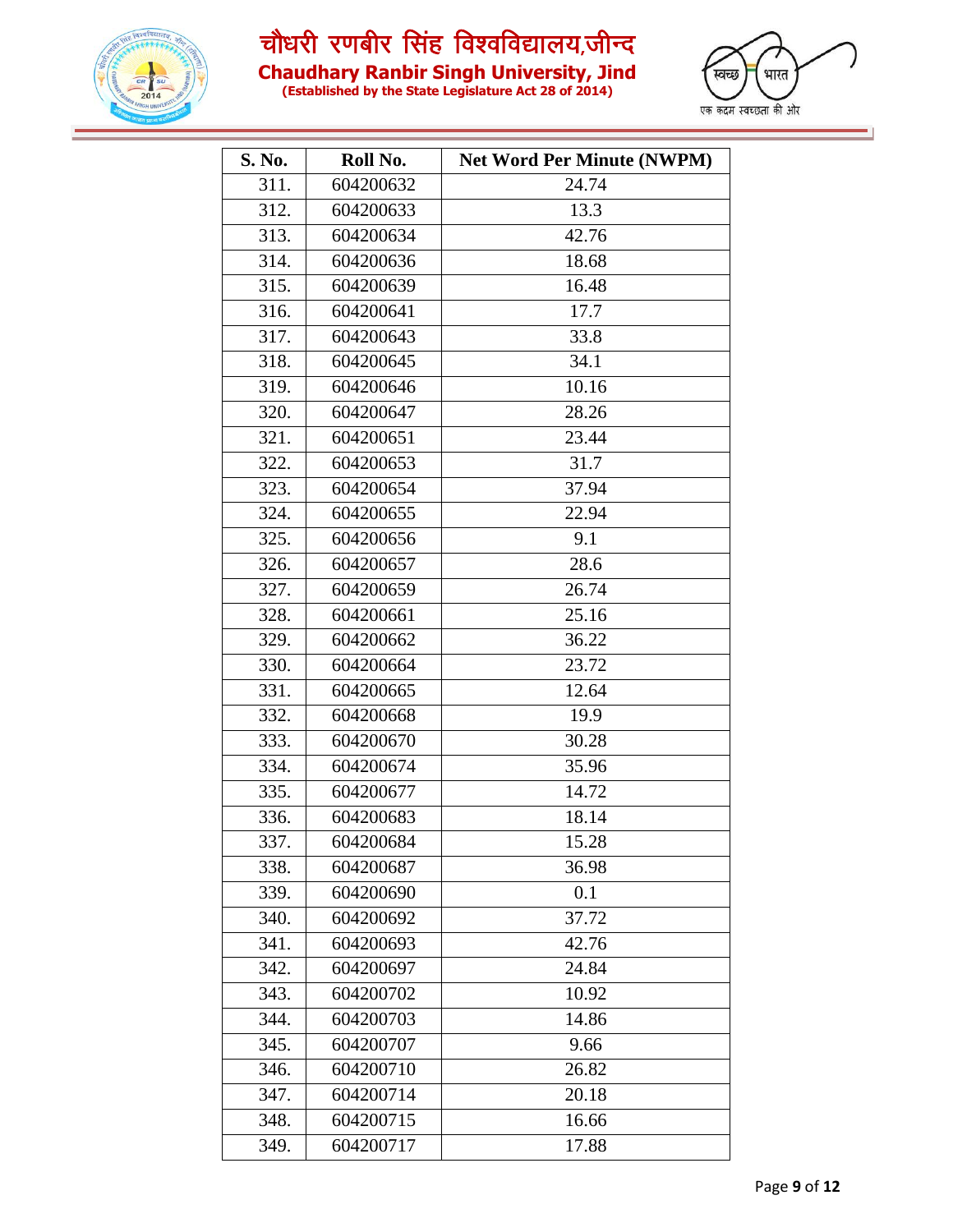

**Chaudhary Ranbir Singh University, Jind**



| S. No. | Roll No.  | <b>Net Word Per Minute (NWPM)</b> |
|--------|-----------|-----------------------------------|
| 350.   | 604200723 | 31.14                             |
| 351.   | 604200729 | 13.48                             |
| 352.   | 604200730 | 14.2                              |
| 353.   | 604200733 | 18.44                             |
| 354.   | 604200734 | 19                                |
| 355.   | 604200737 | 25.36                             |
| 356.   | 604200738 | 18.22                             |
| 357.   | 604200740 | 36                                |
| 358.   | 604200741 | 36.46                             |
| 359.   | 604200742 | 21.42                             |
| 360.   | 604200743 | 33.64                             |
| 361.   | 604200744 | 46.28                             |
| 362.   | 604200745 | 42.42                             |
| 363.   | 604200747 | 17.24                             |
| 364.   | 604200752 | 17.28                             |
| 365.   | 604200753 | 8.8                               |
| 366.   | 604200755 | 45.62                             |
| 367.   | 604200756 | 10.48                             |
| 368.   | 604200758 | 10.28                             |
| 369.   | 604200761 | 24.58                             |
| 370.   | 604200762 | 13.98                             |
| 371.   | 604200764 | 35.38                             |
| 372.   | 604200765 | 36.62                             |
| 373.   | 604200770 | 34.94                             |
| 374.   | 604200771 | 16.8                              |
| 375.   | 604200772 | 14.9                              |
| 376.   | 604200775 | 20.34                             |
| 377.   | 604200776 | 15.74                             |
| 378.   | 604200780 | 11.3                              |
| 379.   | 604200781 | 34.5                              |
| 380.   | 604200782 | 38.76                             |
| 381.   | 604200784 | 26.7                              |
| 382.   | 604200785 | 21.74                             |
| 383.   | 604200786 | 36.2                              |
| 384.   | 604200790 | 40.1                              |
| 385.   | 604200791 | 40.86                             |
| 386.   | 604200795 | 8.3                               |
| 387.   | 604200796 | 39.64                             |
| 388.   | 604200799 | 20.12                             |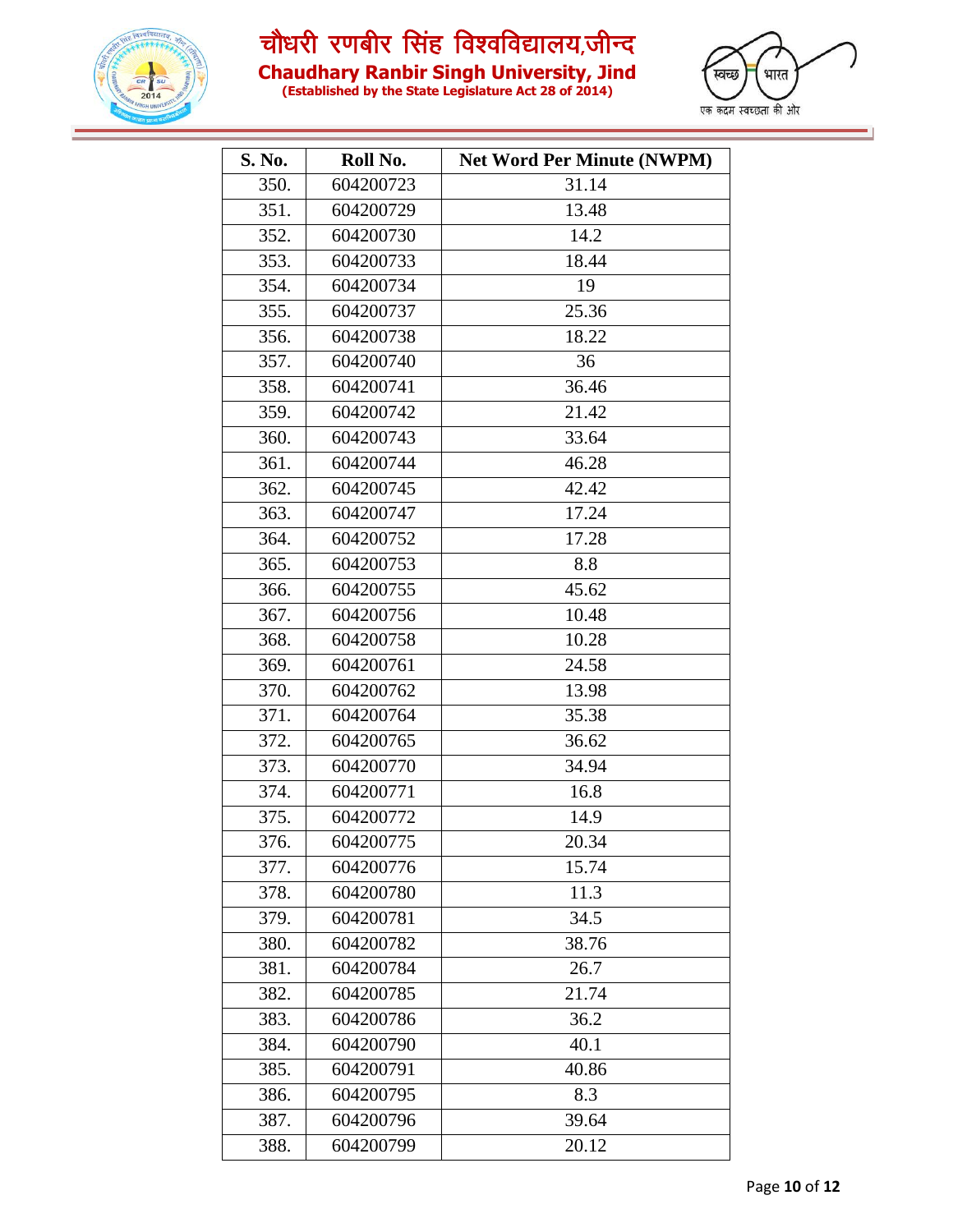



| S. No. | Roll No.  | <b>Net Word Per Minute (NWPM)</b> |
|--------|-----------|-----------------------------------|
| 389.   | 604200800 | 14.54                             |
| 390.   | 604200802 | 10.74                             |
| 391.   | 604200803 | 22.9                              |
| 392.   | 604200809 | 36.4                              |
| 393.   | 604200810 | 20.48                             |
| 394.   | 604200814 | 30.1                              |
| 395.   | 604200818 | 18.42                             |
| 396.   | 604200820 | 29.82                             |
| 397.   | 604200821 | 25.3                              |
| 398.   | 604200822 | 13.92                             |
| 399.   | 604200824 | 23.02                             |
| 400.   | 604200825 | 29.52                             |
| 401.   | 604200826 | 14.28                             |
| 402.   | 604200830 | 6.52                              |
| 403.   | 604200831 | 29.72                             |
| 404.   | 604200835 | 23.24                             |
| 405.   | 604200837 | 22.14                             |
| 406.   | 604200838 | 23.58                             |
| 407.   | 604200839 | 20.34                             |
| 408.   | 604200840 | 23.2                              |
| 409.   | 604200841 | 18.96                             |
| 410.   | 604200842 | 8.96                              |
| 411.   | 604200843 | 30.4                              |
| 412.   | 604200844 | 6.04                              |
| 413.   | 604200849 | 11.84                             |
| 414.   | 604200850 | 17.78                             |
| 415.   | 604200852 | 29.08                             |
| 416.   | 604200854 | 44.74                             |
| 417.   | 604200855 | 22.32                             |
| 418.   | 604200856 | 36.2                              |
| 419.   | 604200858 | 22.92                             |
| 420.   | 604200859 | 32.56                             |
| 421.   | 604200862 | 7.72                              |
| 422.   | 604200867 | 18.32                             |
| 423.   | 604200868 | 23.78                             |
| 424.   | 604200870 | 20.82                             |
| 425.   | 604200874 | 19.76                             |
| 426.   | 604200875 | 17.88                             |
| 427.   | 604200876 | 46.54                             |